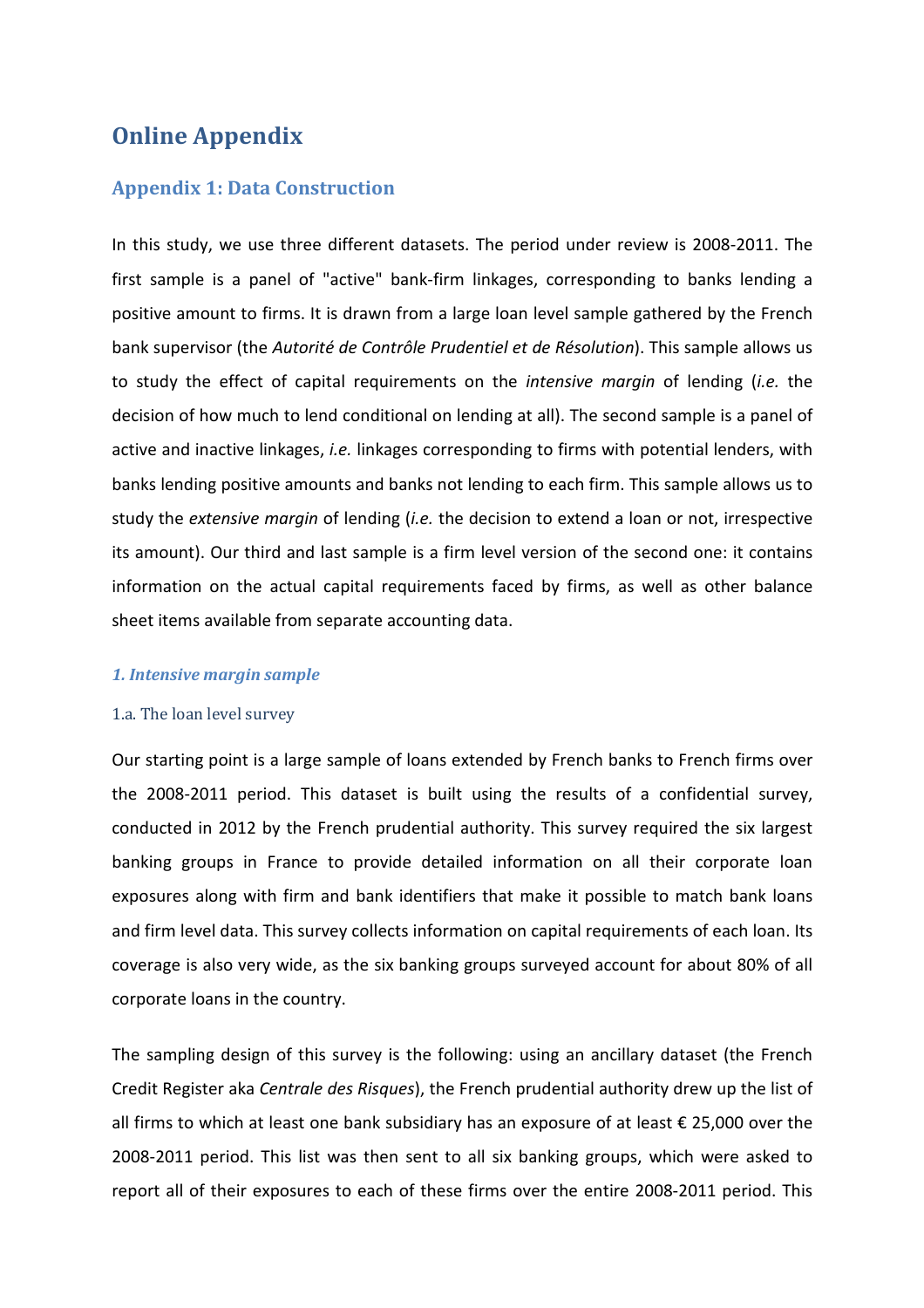leads to slightly more than three million exposures of bank subsidiaries to firms. In the rest of this paper, we will refer to bank subsidiaries as "banks".

We keep four variables from this loan survey. The first one is loan size. We construct it using the exposure at default (EAD), which is a regulatory quantity equal to the amount outstanding for most non-defaulted loans. Credit lines require a special treatment: their EAD is equal to the size of the credit line, multiplied by a regulatory ratio (known as the Credit Conversion Factor). $^1$  EAD for undrawn lines is thus smaller than the commitment. There are 2,914,962 loans reported in the database among which 10% have an on-balance sheet and an off-balance sheet EAD, 70% have just an on-balance sheet EAD and 20% have just an off-balance sheet EAD. The second variable is the internal capital requirements (CRs), which is computed by banks under the Basel II regulation, using either their internal model – adopting the "advanced approach"– or the so called "standardized approach". CRs are expressed as a percentage of the EAD. Under the advanced approach, it is a function of the probability of default, the loss given default and the maturity. Under the standardized approach of the Basel II regime, bank supervisors impose an exogenous mapping between a public credit rating of the firm on the one hand and capital requirements on the other hand. If no external rating is available a 100% weight applies. The third variable is a dummy variable equal to 1 if the bank is allowed to use internal models. The fourth variable is a dummy equal to 1 if the loan is classified as "corporate" or "retail" for regulatory purposes. "Retail loans" are typically extended to smaller firms and are subject to lower capital requirements all other things being equal.

#### 1.b. Firm-bank linkage sample

l

We then collapse loan level data into firm-bank level data. Some firms may have multiple loans from the same bank (for example, a credit line, a secured loan and a short-term loan). To simplify the structure of the data, we collapse these exposures by adding up all the different EADs, and by computing the EAD-weighted average of capital requirements. The "internal model" dummy is the same for all corporate loans granted by the same bank, so aggregation is straightforward for this variable.

 $^1$  More precisely, under the advanced IRB approach, for credit lines, the Exposure at Default (EAD) is equal to the commitment times the Credit Conversion Factor (CCF). The CCF measures the fraction of the off-balance sheet commitment that could end up on-balance sheet. To compute it, the bank uses an internal model.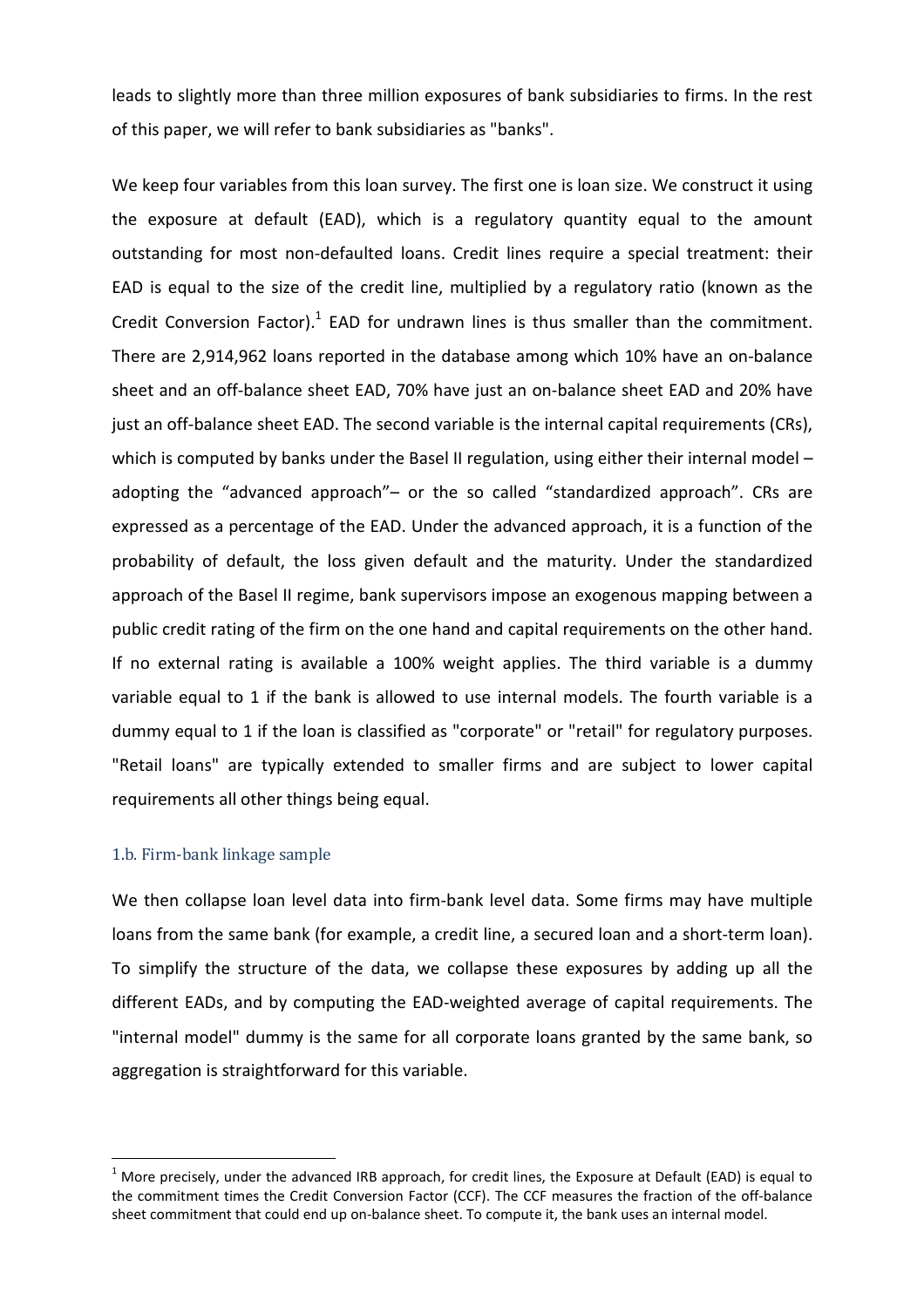We then remove two categories of firm-bank-year observations from this sample. Firstly, we restrict ourselves to loans that banks refer to as "corporate" exposures. The main reason for this is that, given the sampling technique of our survey (only firms borrowing at least  $\epsilon$ 25,000 from at least one bank), the coverage of corporate exposures is almost exhaustive, while for retail exposures it is likely to be sparser. However, in aggregate, our restriction to corporate loans is not too restrictive. According to COREP data (the French equivalent of the US Call Reports), the corporate portfolio accounts for about 70% of the total credit exposure of the French banks to the non-financial corporate sector. In our data (which are skewed towards larger, hence more corporate, loans), the corporate portfolio represents only 45% of the loans, but as much as 89% of the aggregate volume of exposures. Secondly, we also exclude from the sample a few banks (subsidiaries) that do not consistently report information over time. We end up with 82 different "banks", each one of them being a subsidiary of one of the six large groups on which our loan level data is constructed.

Finally, we merge this dataset with firm level accounting and credit rating information available from the Banque de France (*Centrale des Bilans*). Such information is updated annually. Accounting information comes from the tax forms that firms have to fill in and provides us with detailed data on firms' balance sheet and income statement. Credit ratings are awarded by a specific department of the Banque de France.

After these manipulations, we end up with 335,042 observations. This panel is unbalanced as each bank may not be actively lending to all of its clients every year over the period under review. Table 1, Panel A, provides summary statistics for the EAD and CRs. The mean EAD is € 1.63 million and the mean capital requirements is 6.92%. This sample only contains bankfirm-year linkages that are "active" in the sense that the firm borrows a positive amount from the bank. Hence, this sample only allows us to investigate the impact on the intensive margin of lending, *i.e.* the size of loans conditional on the decision to lend at all.

#### *2. Extensive margin sample*

#### 2.a. Sample construction

To study the extensive margin of lending, we need to observe the creation or termination of "active" bank-firm linkages. To do this, we artificially create "inactive" bank-firm linkages that correspond to banks that could potentially lend to the firm, but do not. For each firm, we thus need to define the set of potential lenders. We make the following assumption: we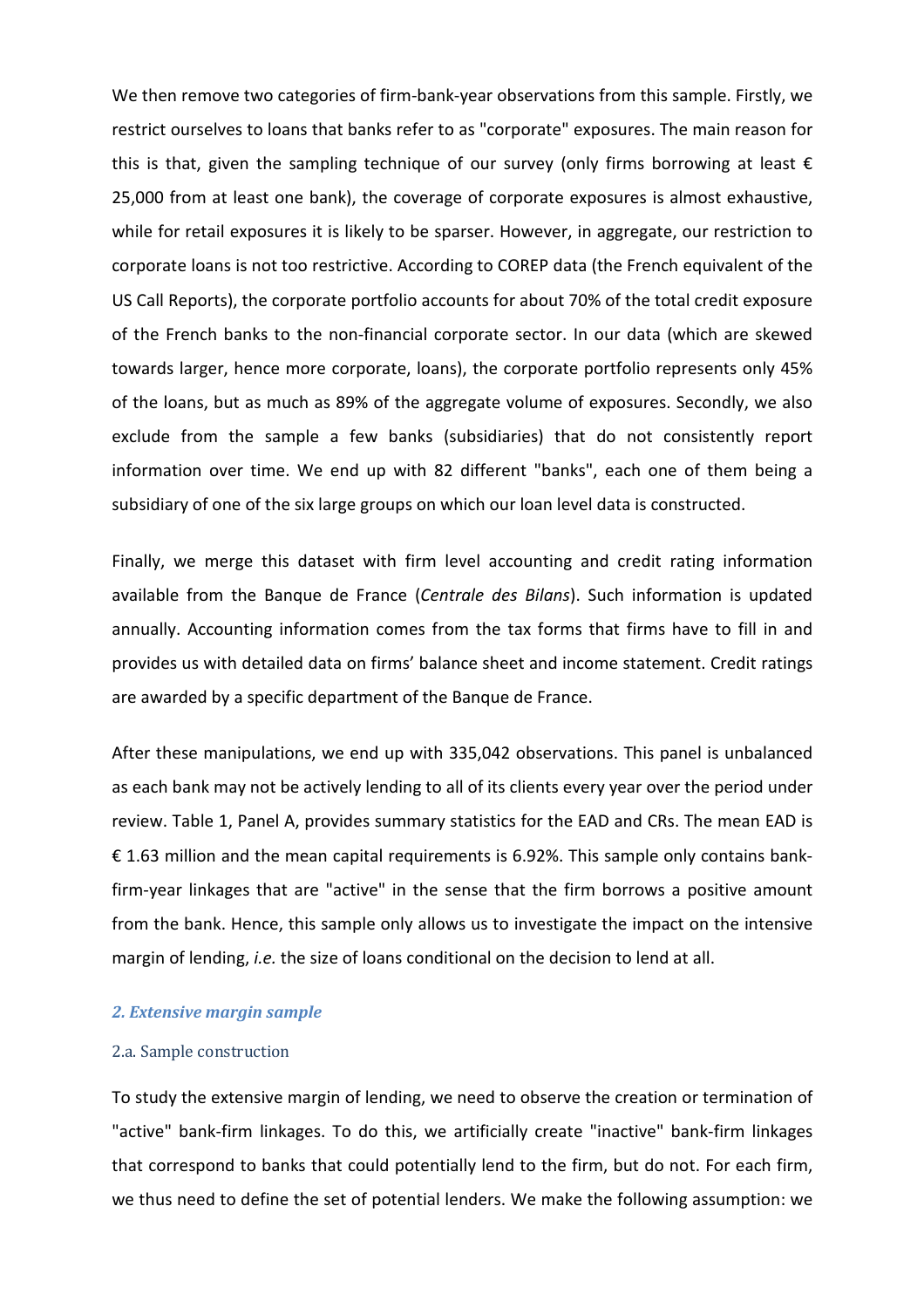assume that, at each date t, the set of potential lenders to firm  $f$  consists of all banks  $b$  that do lend, at any point in time, to  $f$ .

To implement this, we repeat the same procedure as for the intensive margin sample. We start off with the loan level data described in Section 1 and collapse them into firm-bankyear data. At this stage, we create new bank-firm-year observations so that the panel becomes fully balanced: each bank-firm linkage has now 4 observations, one for each year. Newly created bank-firm-year linkages correspond to "potential" bank-firm relationships where firms are not actually borrowing from banks, so we set the loan amount to zero. More importantly, we do not observe the capital requirements when the bank does not actually lend to the firm, so we need to impute them. We present our imputation approach in the following section. Overall, the implicit assumption that we make in constructing this extensive margin sample is that a firm can only borrow from banks that have been observed to lend at least once over the 2008-2011 period.

Finally, we remove the same firm-bank-year observations as in the intensive margin sample: all "retail" loans and loans extended by a few banks that were not consistently reporting loans over time. We then merge the data with accounting and rating data from the Banque de France. Overall, the creation of "inactive" bank-firm linkages significantly increases sample size. The balanced panel contains 482,345 observations against 335,042 in the unbalanced panel: hence, "zero lending" observations account for about a third of the sample. There are 108,285 distinct firms for 189,039 firm-bank pairs, so that the average firm is linked to 1.75 banks over the period.

#### 2.b. Imputing capital requirements for "inactive" bank-firm linkages

In the extensive margin data, we have created observations where the bank *does not* lend to the firm. In this case, we obviously do not observe the CRs that the bank would be facing if it had decided to lend. We describe here how we impute these CRs. To do this, we start off with the unbalanced panel. For each bank, we compute the average CRs of all loans extended to firms with the same rating. Let  $b$  be the bank index,  $f$  the firm index,  $r$  the rating and  $t$  the time index. We compute:

$$
\overline{K}_{b,r,t} = \frac{1}{N_{b,r,t}} \sum_{f \in r} K_{b,f,t} \tag{3}
$$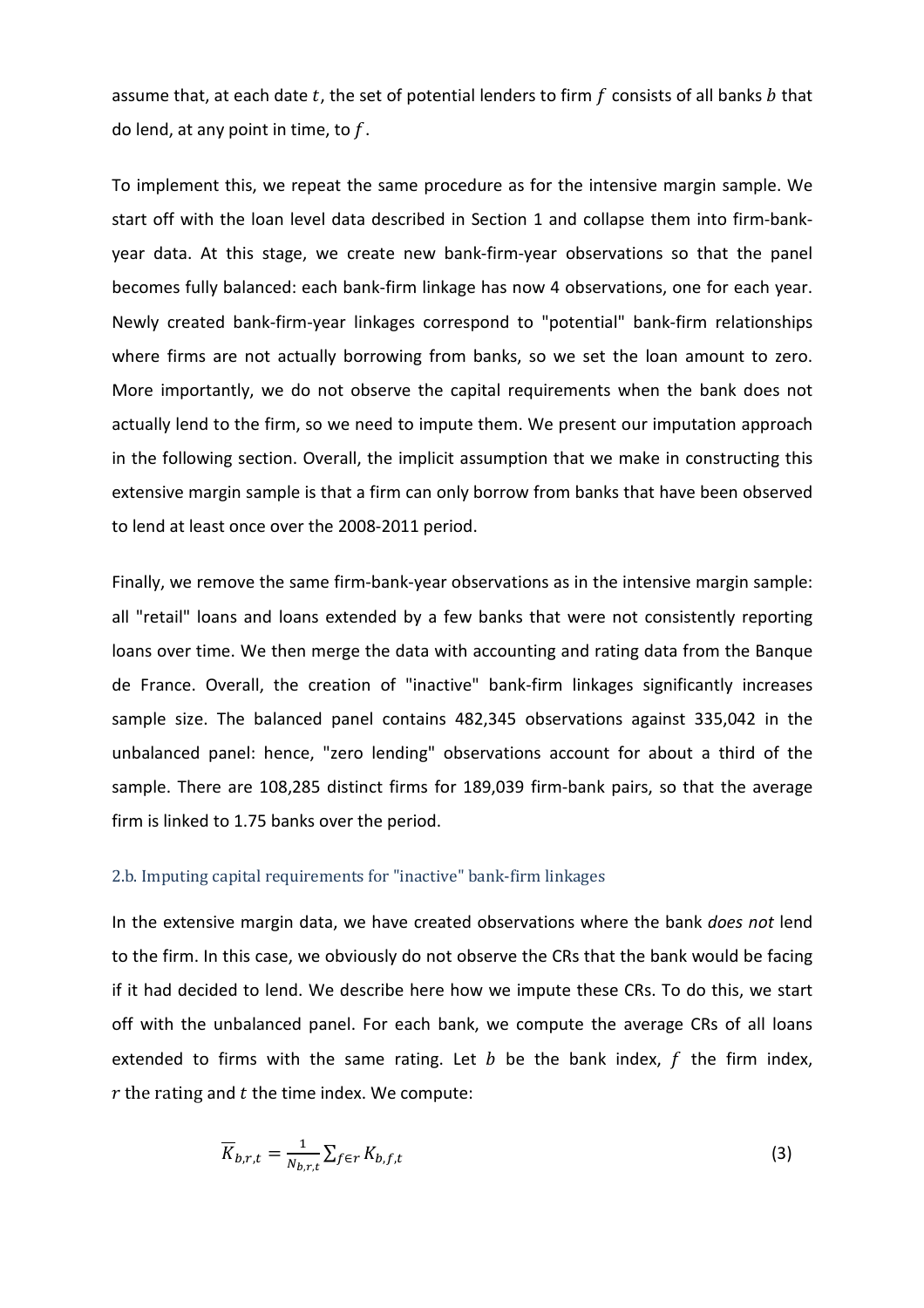where  $N_{h.r.t.}$  is the number of firms of rating r to which bank b lends at t. For all bank-firm pairs in the balanced panel, we then set the CRs to be equal to  $\overline{K}_{h,r,t}$ . We thus assume that each bank applies the same capital requirements to all firms that have the same Banque de France rating at a given year. Table 1, Panel B, shows the summary statistics for the balanced panel. Compared to the unbalanced data, the average CRs is unchanged, but its standard deviation is divided by two. Indeed, capital requirements are now uniform within each of the 2,023 bank-rating-year buckets.

In Table A. 2, we describe the extent to which our imputation procedure captures variation present in the data. To simplify the exposition, we focus on a single year (2008). First, for each rating category, we regress observed capital requirements on the entire set of bankdummies. We show that for the eight safest rating groups (from 1 to 8, *i.e.* 95% of the observations), a F-test strongly rejects the null hypothesis that all bank dummies are equal. For each rating category, this test equivalently rejects the hypothesis that imputed CRs are equal for all banks. For the three safest categories, *i.e.* for rating 1 to 3 (about 30% of the observations), the  $R^2$  of the regression is high (above 40%), suggesting that the difference between bank models drive a large fraction of the variation.<sup>2</sup> The second part of Table A. 2 describes the heterogeneity in imputed CRs in the data. As expected, the distribution of expected CRs shifts to the right as risk increases, but the interquartile range hovers between 6 and 8 percentage points.

#### *3. Firm level sample*

 $\overline{a}$ 

Last, we collapse the extensive margin dataset previously constructed into a firm level dataset. The objective is to measure the impact of heightened capital requirements on firm level decisions and outcomes such as capital structure, investment and employment. We start from the exposure level dataset described in Section 1 For all observations corresponding to the same firm, we then take the average of all variables, with the exception of the exposure at default that we sum across all banks. Firm level accounting variables are not affected by this procedure, as they are by definition the same across all firm-bank linkages corresponding to the same firm-year. Note that we keep the information

<sup>&</sup>lt;sup>2</sup> The first column associated to the rating 0 is a specific rating class. It is a rating that is attributed by the Banque de France to firms when "no adverse information has been collected". Hence, this category cannot be compared in an orderly manner with other rating. Moreover, some risk classes are lowly populated and the imputation regressions have lower R2. This issue concerns too few observations to actually matter and do not weight on our results.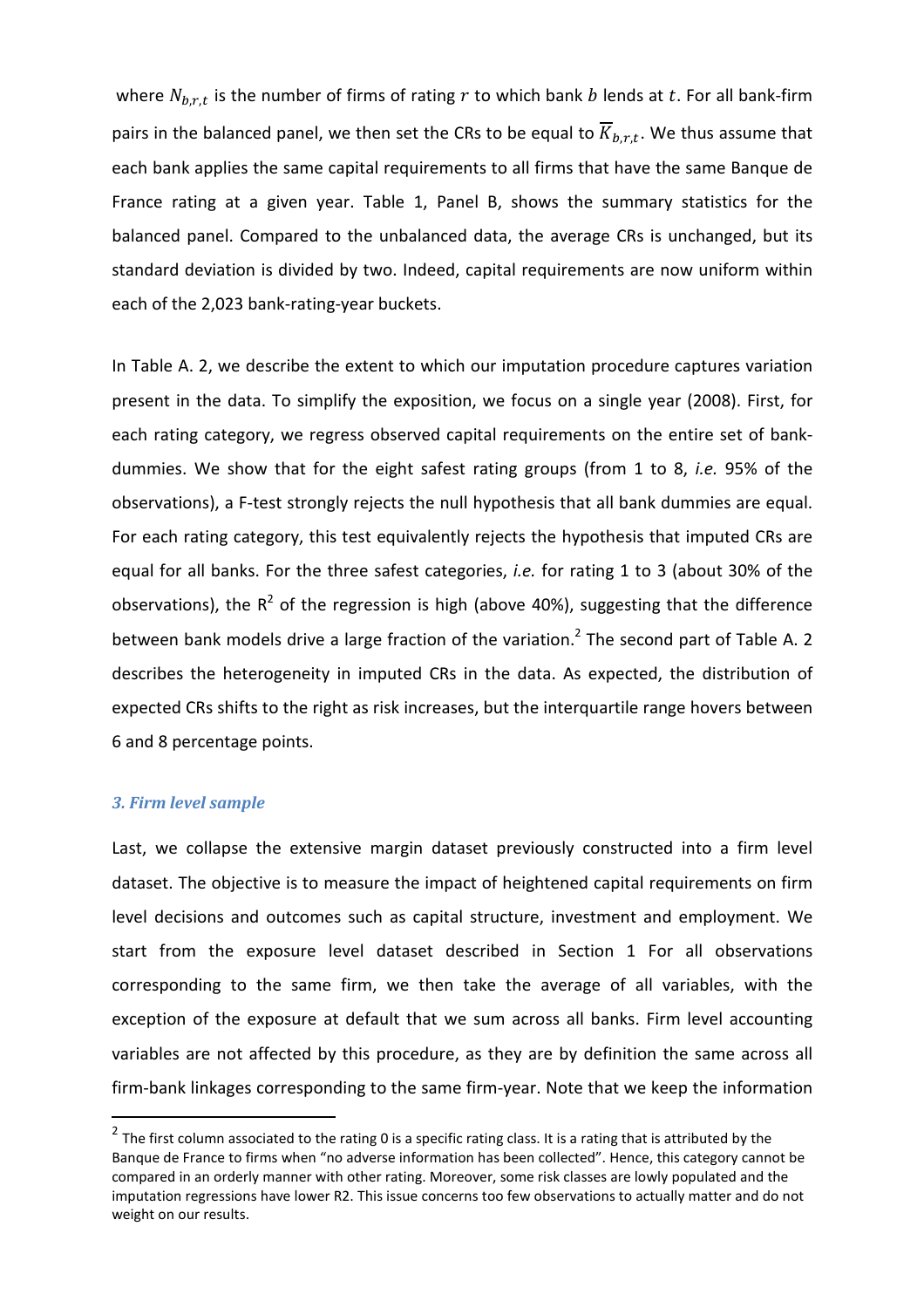related to the lender before collapsing. We create a dummy that takes the value of one when a firm borrows from a given bank (there are therefore 82 such dummies). Hence, even when working at the firm level, we are able to control for bank fixed effects and compare performances of firms borrowing from the same bank.

There is an important issue regarding the weighting scheme to use when averaging the capital requirements at the firm level. On the one hand, it would be desirable to weight the CRs associated to each loan by the EAD of these loans. However, in doing so, we would lose the information from imputed capital requirements and ignore the extensive margin. Take for example the case of a firm with two banking relationships. One of the two banks has constant CRs. The other one suddenly faces higher CRs, and stops lending: the firm borrows less and invests less. If we were to take the weighted average CRs across the two banks, we would see no change in the CR, and a reduction in lending. While the two are actually connected, our model would fail to make the connection. As we believe that bank decisions at the extensive margin of lending (*i.e.* the choice between lending and not lending) should affect the amount of debt that firms may build up, and ultimately their ability to invest, we do not want to ignore this information. On the other hand, using equally weighted CRs would be improper because it would give the same importance to CRs associated with loans of various sizes.

We thus implement the following hybrid solution: given that each bank-firm pair has systematically at least one non-zero lending observations over the period, we could weight the CRs associated to each loan by *the EAD averaged over the entire period for each bankfirm pair*. Hence, we avoid giving the same weight to CRs related to loans of various sizes but we do not ignore the extensive margin. The summary statistics at the firm level are presented in Panels C of the Table 1. The average firm has a total EAD across all its lender of € 2.523 million. The weighted average capital requirements faced by actual and potential lenders are 6.9% in both cases (equally weighted CR and *average EAD*-weighted CR). The median firm has total assets of  $\epsilon$  3.49 million, an employment of 23 workers, gross fixed assets of € 1.55 million and capital expenditures of € 88,000. Our focus on corporate loans excludes very small firms from the sample.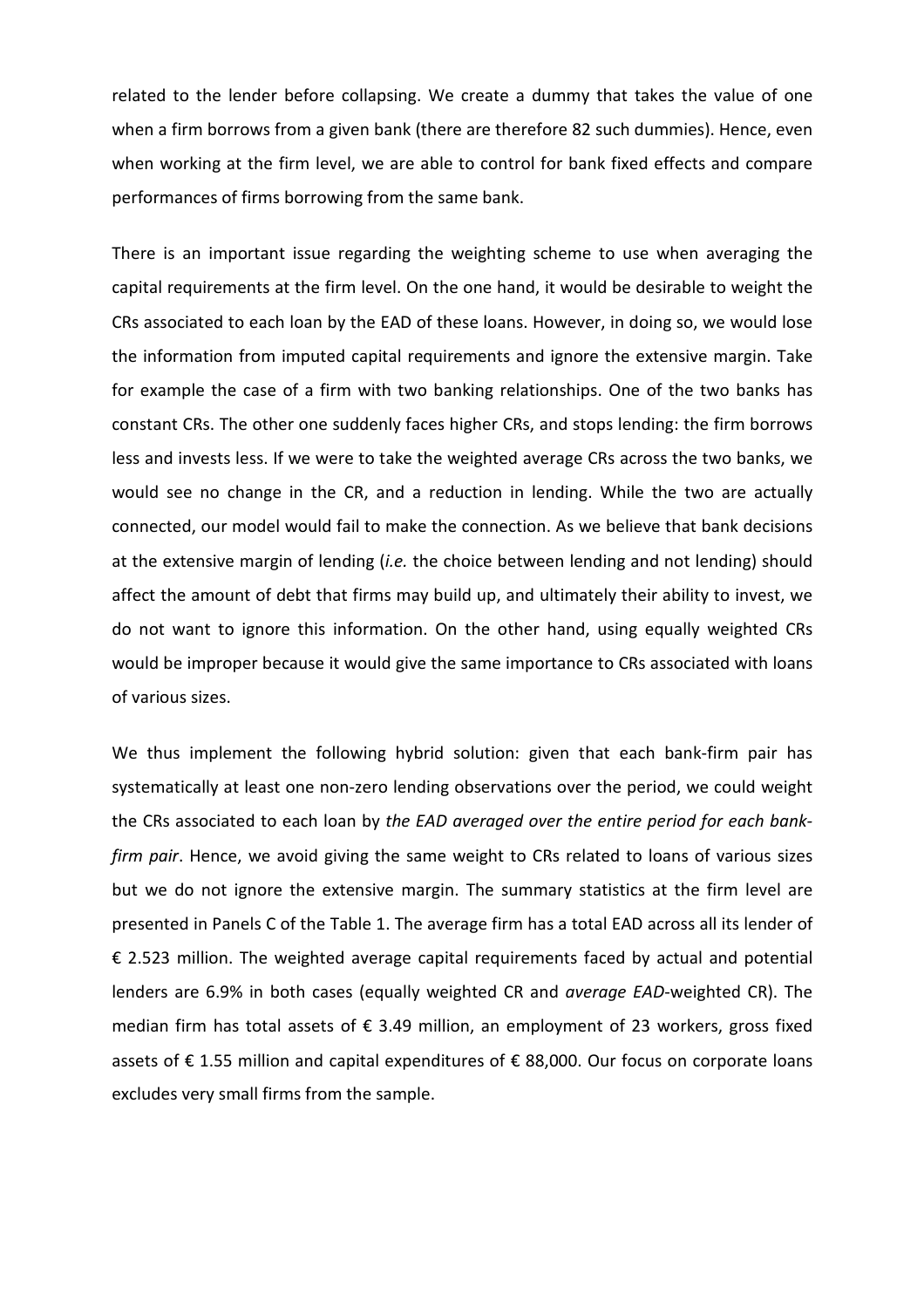## **Appendix 2: Additional Tables**

|                        | <b>Capital Requirements (2008)</b> |        |        |        |        |        |        |       |       |       |       |       |       |
|------------------------|------------------------------------|--------|--------|--------|--------|--------|--------|-------|-------|-------|-------|-------|-------|
| <b>Rating Category</b> | 0                                  |        |        | 3      | 4      | 5      | 6      |       | 8     | 9     | 10    | 11    | 12    |
|                        |                                    |        |        |        |        |        |        |       |       |       |       |       |       |
| Observations           | 1,455                              | 3,044  | 7,986  | 12,546 | 18,386 | 14,808 | 13,195 | 8,201 | 2,879 | 276   | 273   | 111   | 3,059 |
| R-squared              | 0.065                              | 0.646  | 0.530  | 0.382  | 0.134  | 0.041  | 0.019  | 0.049 | 0.057 | 0.062 | 0.139 | 0.132 | 0.164 |
|                        |                                    |        |        |        |        |        |        |       |       |       |       |       |       |
| F-test                 | 3.4                                | 172.05 | 236.26 | 203.3  | 70.72  | 15.07  | 6.38   | 10.25 | 4.28  | .66   | 1.75  | .78   | 17.41 |
| Prob > F               | 0                                  | 0      | 0      | 0      | 0      | 0      | 0      | 0     | 0     | .9    | .02   | .72   | 0     |
|                        |                                    |        |        |        |        |        |        |       |       |       |       |       |       |
| p25                    | 4.76                               | 1.65   | 2.45   | 3.67   | 5.3    | 6.07   | 6.78   | 6.09  | 7.48  | 7.8   | 6.6   | 5.48  | 0     |
| p50                    | 7.17                               | 3.92   | 4.69   | 5.84   | 7.72   | 8      | 8      | 8     | 8     | 8     | 8.26  | 8.23  | 0     |
| p75                    | 8.45                               | 7.52   | 8      | 8      | 8      | 8.14   | 9.07   | 11.33 | 12    | 12    | 12    | 12    | 8     |

### *Table A.1: Testing the imputation procedure*

Note: In this table, we start off with the basic loan level data of active bank-firm relationships described in Table 1, Panel A. We focus on one single year: 2008. We then regress the observed capital requirements on bank dummies. We run one regression per Banque de France rating category (numbered from 1 to 12, category #1 being the safer category and category #12 the riskiest one). Each column of the table reports the regression result in the corresponding rating class. In the first line, we report the number of observations used, and in the second line the resulting R-squared. In the third line, we report the F-statistic of joint significance of bank dummies, as well as the associated p-value in the fourth line. Since there are many bank dummies, we do not report all regression coefficients, but the quartile breakpoints of their distribution. The lines p25, p50 and p75 indicates the breakpoints associated with the 25<sup>th</sup>, 50<sup>th</sup> and 75<sup>th</sup> percentile of the distribution of the average capital requirements conditional on the rating category. Reading: For all firms of rating category 4, there are 18,386 bank-firm-year active linkages in our basic sample. Regressing capital requirements on bank dummies leads to a R-squared of 13.4%, and an F statistic of joint significance of 70.72, so the data strongly reject a model where all CRs are equal across banks in this rating category. Looking at the distribution of CRs, the median is 7.72.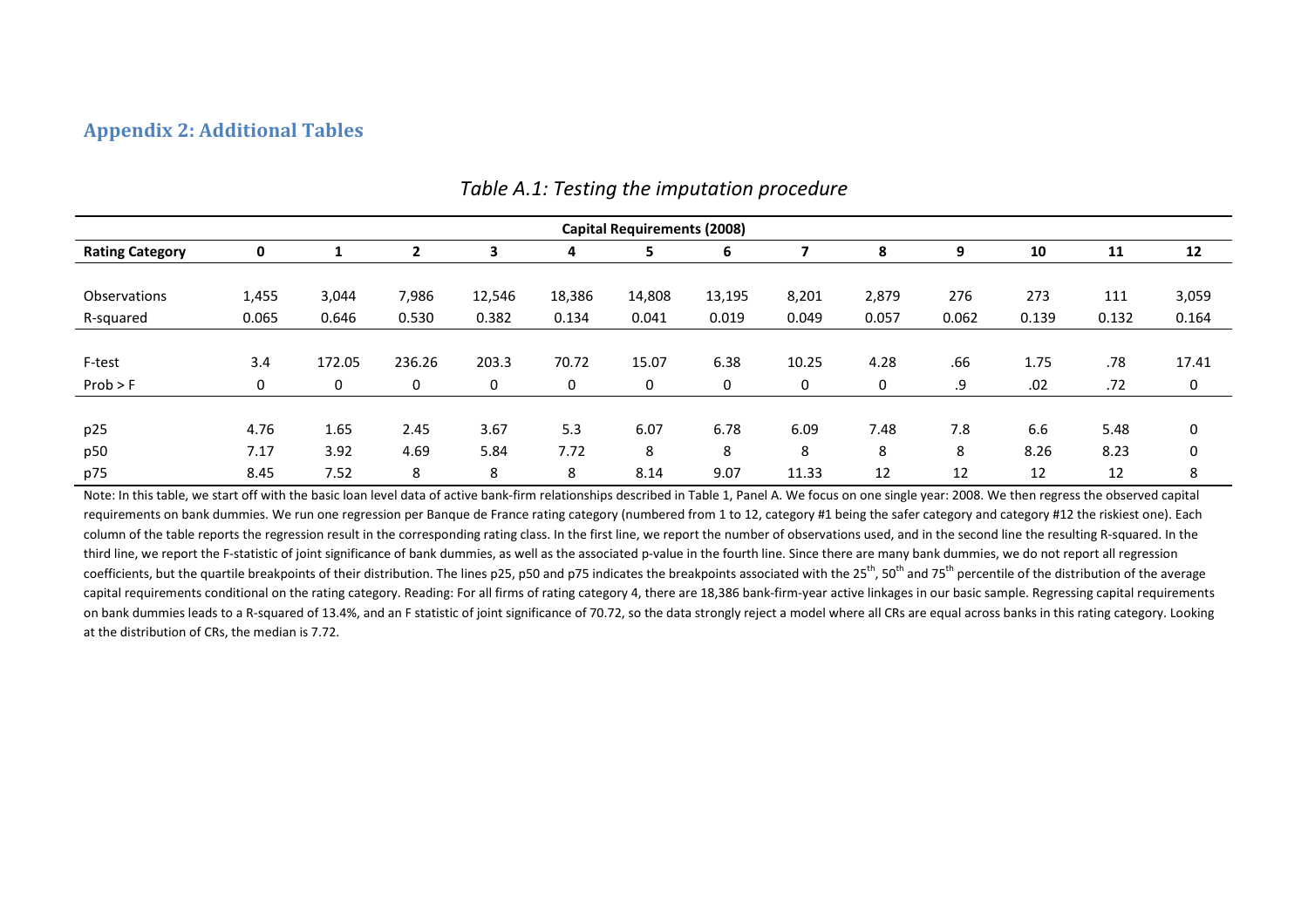|                     | Capital requirements (CR) |             |                |             |             |             |             |             |  |  |  |  |
|---------------------|---------------------------|-------------|----------------|-------------|-------------|-------------|-------------|-------------|--|--|--|--|
|                     | (1)                       | (2)         | (3)            | (4)         | (5)         | (6)         | (7)         | (8)         |  |  |  |  |
| Log of (1+2006-Q4   | $0.738***$                | $0.784***$  | $0.714***$     | $0.714***$  | $0.637***$  | $0.636***$  | $0.792***$  | $0.573***$  |  |  |  |  |
| Exposure)           | (0.027)                   | (0.015)     | (0.016)        | (0.016)     | (0.032)     | (0.031)     | (0.037)     | (0.041)     |  |  |  |  |
| <b>Observations</b> | 335,120                   | 335,120     | 333,048        | 333,038     | 331,590     | 162,827     | 45,152      | 70,114      |  |  |  |  |
| Adjusted R-squared  | 0.168                     | 0.194       | 0.225          | 0.238       | 0.466       | 0.486       | 0.514       | 0.501       |  |  |  |  |
| Year FE             | YES                       | <b>YES</b>  | <b>YES</b>     | YES         | YES         | <b>YES</b>  | <b>YES</b>  | <b>YES</b>  |  |  |  |  |
| Bank FE             | <b>NO</b>                 | <b>YES</b>  | <b>YES</b>     | <b>YES</b>  | YES         | <b>YES</b>  | <b>YES</b>  | <b>YES</b>  |  |  |  |  |
| Firm Size FE        | <b>NO</b>                 | <b>NO</b>   | <b>YES</b>     | <b>YES</b>  | <b>YES</b>  | <b>YES</b>  | <b>YES</b>  | <b>YES</b>  |  |  |  |  |
| Bank*Year FE        | <b>NO</b>                 | <b>NO</b>   | N <sub>O</sub> | <b>YES</b>  | <b>YES</b>  | <b>YES</b>  | <b>YES</b>  | <b>YES</b>  |  |  |  |  |
| Firm FE             | <b>NO</b>                 | <b>NO</b>   | N <sub>O</sub> | <b>NO</b>   | YES         | <b>YES</b>  | <b>YES</b>  | <b>YES</b>  |  |  |  |  |
| Firm*Year FE        | <b>NO</b>                 | <b>NO</b>   | N <sub>O</sub> | <b>NO</b>   | <b>NO</b>   | YES         | <b>YES</b>  | YES         |  |  |  |  |
| Cluster             | Bank & Firm               | Bank & Firm | Bank & Firm    | Bank & Firm | Bank & Firm | Bank & Firm | Bank & Firm | Bank & Firm |  |  |  |  |
| Sample              | All                       | All         | All            | All         | All         | All         | Standard    | <b>IRB</b>  |  |  |  |  |

# *Table A.2 : Persistence of exposure across years and datasets*

Note: In this table, the EAD corresponding to a given firm-bank relationship over the post-Basel II period (2008-2011) are regressed on the exposure observed in December 2006 in the credit register for the same bank relationship. We start from the sample described in Table 1, Panel A. We then restrict our data to the firm-bank-year linkages with a strictly positive amount in the national credit register in December 2006 as well at least one positive amount over the period 2008-2001 for which the actual capital requirements are reported by the banks. Columns 1 to 5 progressively include a large array of fixed effects. . Columns 6-8 focus on observations corresponding to firms borrowing from at least two different banks, *i.e.* observations for which the model with firm-year fixed effects is identified. Column 6 does include the firm-year fixed effect. Column 7 is limited on the sample of banks operating under the standardized approach. Column 8 is limited on the sample of banks operating under the Internal Ratings-Based approach. Error terms are double clustered at the bank and firm level. Stars indicate statistical significance (\* for 10%, \*\* for 5% and \*\*\* for 1%). Standard errors are in brackets.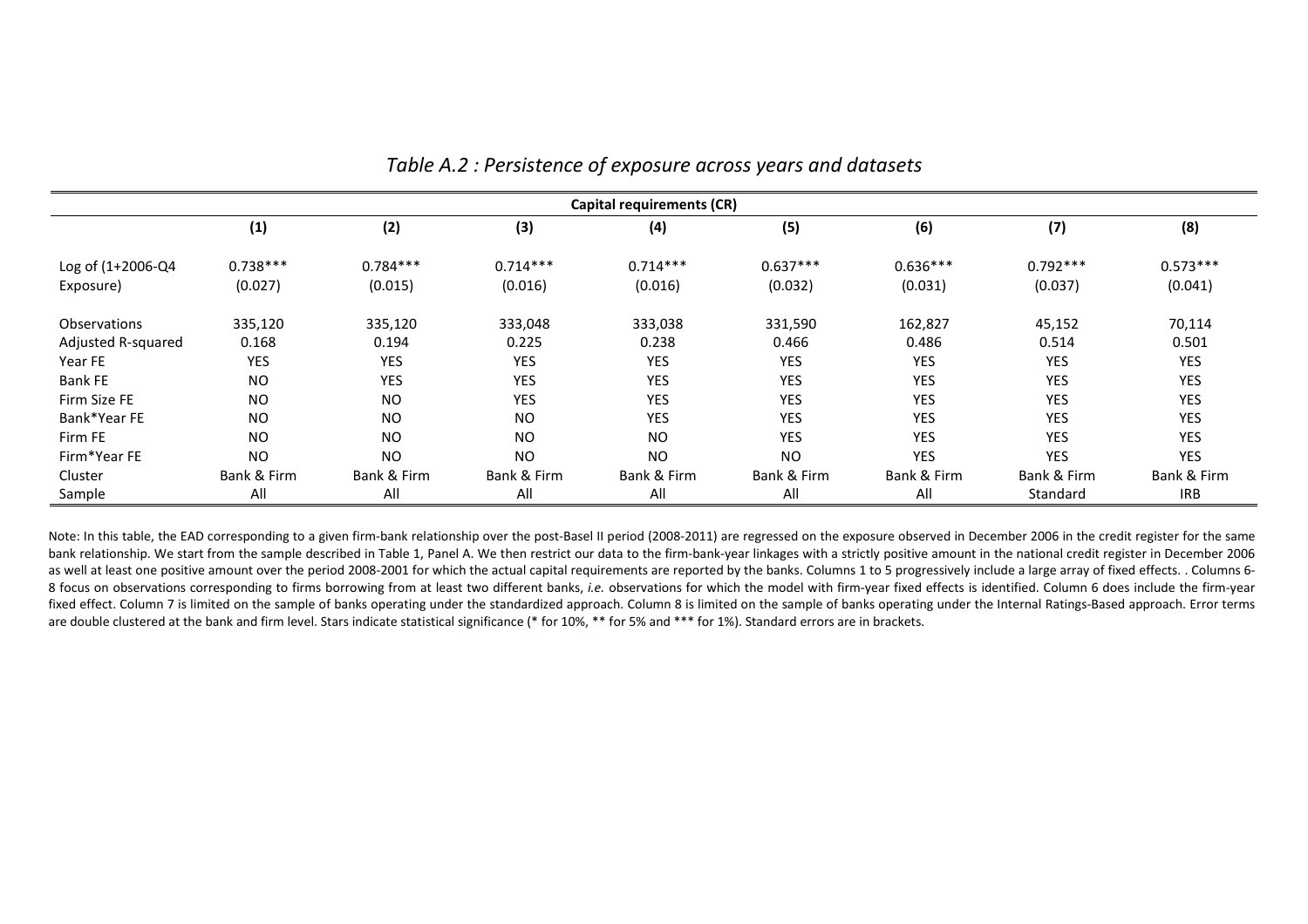|                     | <b>Capital Requirements (2008)</b> |       |        |        |        |       |       |       |       |       |       |       |             |
|---------------------|------------------------------------|-------|--------|--------|--------|-------|-------|-------|-------|-------|-------|-------|-------------|
| <b>Rating Class</b> | 0                                  |       | 2      | 3      | 4      | 5     | 6     |       | 8     | 9     | 10    | 11    | 12          |
|                     |                                    |       |        |        |        |       |       |       |       |       |       |       |             |
| <b>Observations</b> | 1,238                              | 1,302 | 3,414  | 5,564  | 8,164  | 6,365 | 6,099 | 3,539 | 1,320 | 179   | 124   | 42    | 870         |
| R-squared           | 0.073                              | 0.569 | 0.587  | 0.467  | 0.333  | 0.230 | 0.124 | 0.139 | 0.146 | 0.059 | 0.413 | 0.657 | 0.882       |
|                     |                                    |       |        |        |        |       |       |       |       |       |       |       |             |
| F-test              | 3.67                               | 60.02 | 145.86 | 142.42 | 115.69 | 51.2  | 24.63 | 15.77 | 6.10  | .44   | 3.62  | 3.32  | 208.69      |
| Prob > F            | 0                                  | 0     | 0      | 0      | 0      | 0     | 0     | 0     | 0     | .99   | 0     | 0     | 0           |
|                     |                                    |       |        |        |        |       |       |       |       |       |       |       |             |
| p25                 | 4.61                               | 4.61  | 5.72   | 6.4    | 8      | 8     | 8     | 8     | 8     | 8     | 8     | 8     | $\mathbf 0$ |
| p50                 |                                    | 8     | 8      | 8      | 8      | 8     | 8     | 8     | 8     | 8     | 8     | 8     | 8           |
| p75                 | 8.45                               | 8     | 8      | 8      | 8      | 8     | 8     | 8     | 8     | 8.45  | 8.29  | 9.45  | 10.12       |

| Table A.3: Capital requirements heterogeneity under the Standardized Approach |
|-------------------------------------------------------------------------------|
|-------------------------------------------------------------------------------|

Note: In this table, we start from the basic loan level data of active bank-firm relationships described in Table 1, Panel A. We focus on one single year: 2008. We only consider the exposures for which the standardized approach applies. We then regress the observed capital requirements on bank dummies. We run one regression per Bank of France rating class (numbered from 1 to 12, class #1 being the safer class and class #12 the riskiest). Each column of the Table reports the regression result in the corresponding rating class. In the first line, we report the number of observations used, and in the second line the resulting R squared. In the third line, we report the F-statistic of joint significance of bank dummies, as well as the associated p-value in the fourth line. Since there are many bank dummies, we do not report all regression coefficients, but the quartile breakpoints of their distribution. The lines p25, p50 and p75 indicates the breakpoints associated with the 25<sup>th</sup>, 50<sup>th</sup> and 75<sup>th</sup> percentile of the distribution of average capital requirements conditional on the rating class. Reading: For all firms of rating class 2, there are 3,414 bankfirm-year active linkages in our basic sample. Regressing capital requirements on bank dummies leads an R squared of 58.7%, and an F statistic of joint significance of 145.86, so the data strongly reject a model where all CRs are equal across banks in this rating class. Looking at the distribution of CRs, the median is 5.72.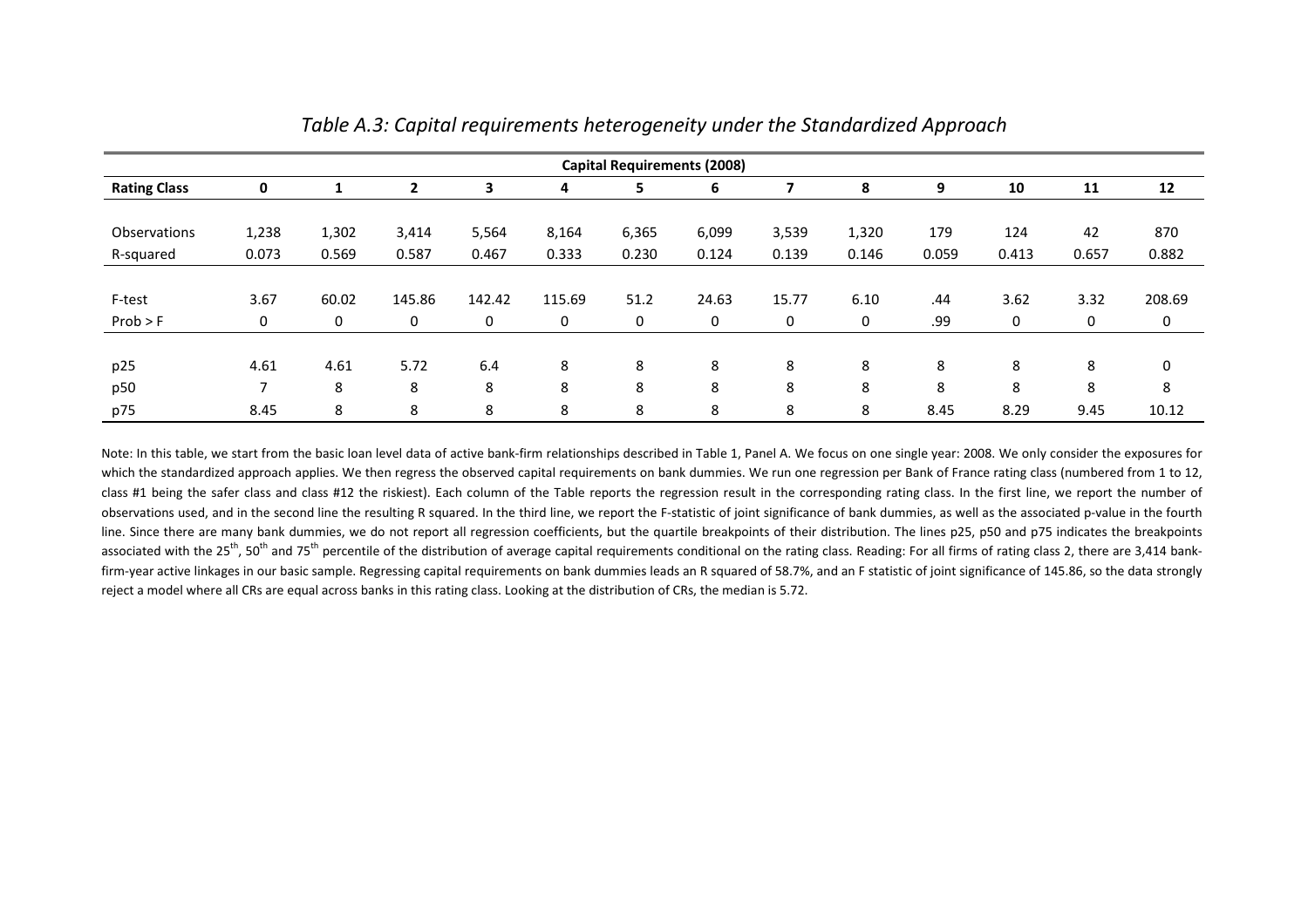|                     | Log of (1+Exposure at Default) |             |             |             |             |                |             |             |                          |             |  |  |
|---------------------|--------------------------------|-------------|-------------|-------------|-------------|----------------|-------------|-------------|--------------------------|-------------|--|--|
|                     | (1)                            | (2)         | (3)         | (4)         | (5)         | (6)            | (7)         | (8)         | (9)                      | (10)        |  |  |
|                     | $-0.099***$                    | $-0.145***$ | $-0.048***$ | $-0.080***$ | $-0.035$    | $-0.060$       | $-0.038*$   | $-0.056$    | $-0.033$                 | $-0.048**$  |  |  |
| Imputed CRs (lag 1) | (0.017)                        | (0.023)     | (0.017)     | (0.024)     | (0.025)     | (0.037)        | (0.022)     | (0.000)     | (0.021)                  | (0.020)     |  |  |
| <b>Observations</b> | 487,054                        | 487,054     | 487,054     | 487,054     | 482,345     | 482,345        | 482,344     | 482,345     | 482,340                  | 482,345     |  |  |
| Adjusted R-squared  | 0.006                          |             | 0.052       |             | 0.173       |                | 0.194       |             | 0.207                    |             |  |  |
| Econometric Model   | Linear                         | Tobit       | Linear      | Tobit       | Linear      | Tobit          | Linear      | Tobit       | Linear                   | Tobit       |  |  |
| Year FE             | <b>YES</b>                     | <b>YES</b>  | YES         | <b>YES</b>  | YES         | <b>YES</b>     | <b>YES</b>  | YES         | $\overline{\phantom{a}}$ |             |  |  |
| Firm Size FE        | <b>NO</b>                      | NO.         | YES         | <b>YES</b>  | YES         | <b>YES</b>     | <b>YES</b>  | <b>YES</b>  | YES                      | YES         |  |  |
| Firm Rating FE      | <b>NO</b>                      | NO.         | NO          | <b>NO</b>   | YES         | YES            | <b>YES</b>  | <b>YES</b>  | YES                      | YES         |  |  |
| <b>Bank FE</b>      | N <sub>O</sub>                 | <b>NO</b>   | <b>NO</b>   | <b>NO</b>   | <b>NO</b>   | N <sub>O</sub> | <b>YES</b>  | <b>YES</b>  | $\overline{\phantom{a}}$ |             |  |  |
| Bank*Year FE        | <b>NO</b>                      | <b>NO</b>   | <b>NO</b>   | <b>NO</b>   | <b>NO</b>   | <b>NO</b>      | <b>NO</b>   | <b>NO</b>   | <b>YES</b>               | <b>YES</b>  |  |  |
| Cluster             | Bank & Firm                    | Bank & Firm | Bank & Firm | Bank & Firm | Bank & Firm | Bank & Firm    | Bank & Firm | Bank & Firm | Bank & Firm              | Bank & Firm |  |  |

# *Table A.4: Extensive margin regressions with a Tobit Model vs OLS*

Note: This table shows the estimates of regressions (4) on the sample of both active and inactive bank-firm-year lending relationships described in Table 1, Panel B. Columns (1), (3), (5), (7) and (9) use a linear model as in the table 4. Columns (2), (4), (6), (8) and (10) use a Tobit model. For active relationships, observations come directly from our main sample. For inactive relationships, we set the EAD to zero. For all active and inactive relationships, we use imputed capital requirements defined by the average CRs within each bank-rating category-year category. In the regression, imputed capital requirements are lagged by one year. Various fixed effects are progressively added between columns 1 and 10. Unlike for Table 3, all firms have multiple bank relationships, so firm-year fixed effects are identified on the entire sample. Error terms are double clustered at the bank and firm level. Stars indicate statistical significance (\* for 10%, \*\* for 5% and \*\*\* for 1%). Standard errors are in brackets.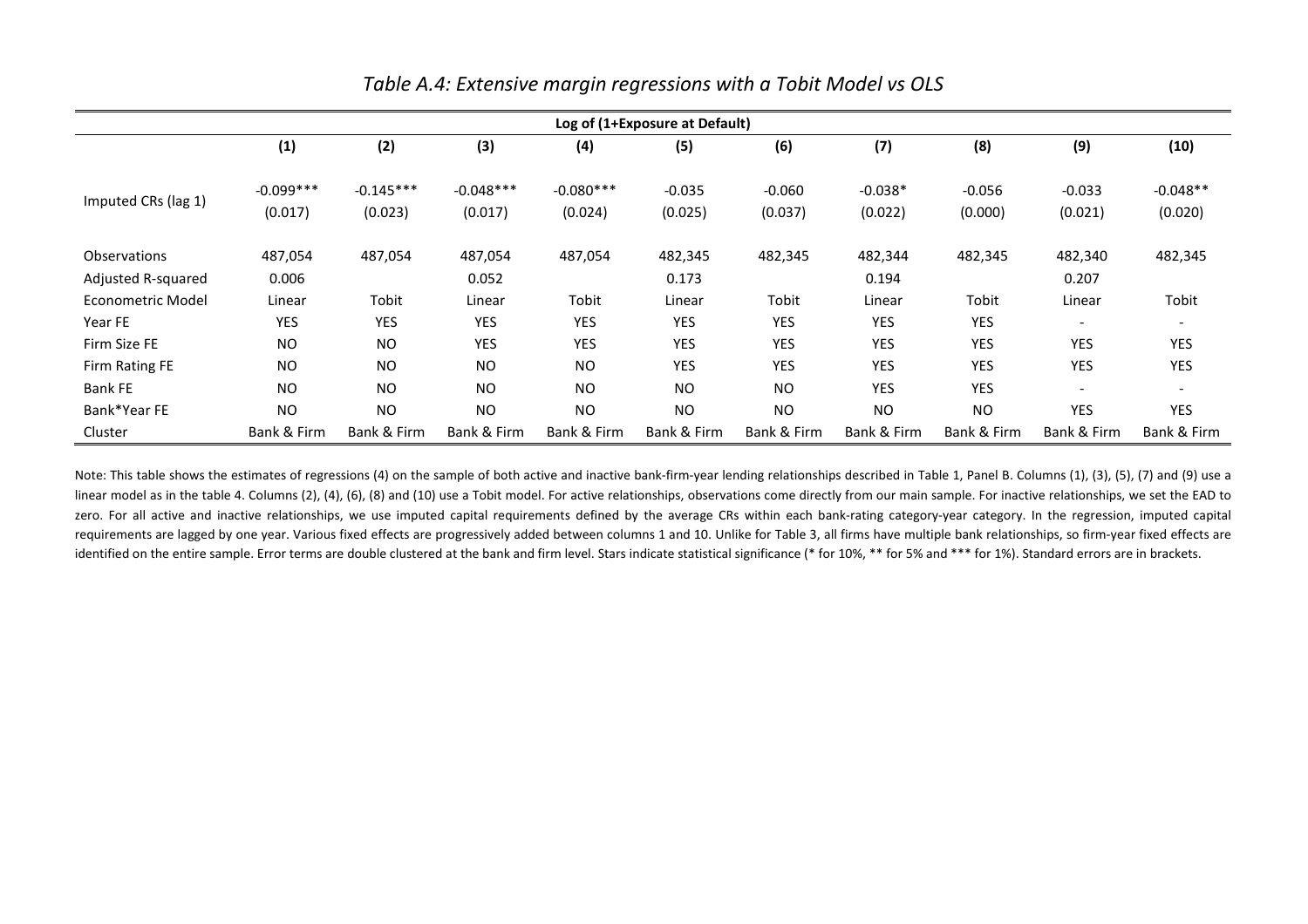|                     | Log of (1+Exposure at Default) |                      |                       |                       |                          |                          |                          |  |  |  |  |  |
|---------------------|--------------------------------|----------------------|-----------------------|-----------------------|--------------------------|--------------------------|--------------------------|--|--|--|--|--|
|                     | (1)                            | (2)                  | (3)                   | (4)                   | (5)                      | (6)                      | (7)                      |  |  |  |  |  |
| Imputed CRs (lag 1) | $-0.033$<br>(0.021)            | $-0.028*$<br>(0.016) | $-0.051**$<br>(0.021) | $-0.041**$<br>(0.016) | $-0.029**$<br>(0.013)    | $-0.029**$<br>(0.014)    | $-0.024$<br>(0.015)      |  |  |  |  |  |
| <b>Observations</b> | 334,753                        | 334,752              | 311,583               | 311,583               | 311,577                  | 221,949                  | 193,059                  |  |  |  |  |  |
| Adjusted R-squared  | 0.175                          | 0.200                | 0.418                 | 0.448                 | 0.465                    | 0.448                    | 0.440                    |  |  |  |  |  |
| Year FE             | <b>YES</b>                     | <b>YES</b>           | YES                   | <b>YES</b>            | $\overline{\phantom{a}}$ | $\overline{\phantom{a}}$ | $\overline{\phantom{a}}$ |  |  |  |  |  |
| Firm Size FE        | <b>YES</b>                     | YES                  | <b>YES</b>            | <b>YES</b>            | YES                      | <b>YES</b>               | <b>YES</b>               |  |  |  |  |  |
| Firm Rating FE      | YES                            | YES                  | <b>YES</b>            | <b>YES</b>            | YES                      | <b>YES</b>               | <b>YES</b>               |  |  |  |  |  |
| <b>Bank FE</b>      | <b>NO</b>                      | YES                  | <b>NO</b>             | <b>YES</b>            | $\overline{\phantom{0}}$ | $\overline{\phantom{a}}$ | $\sim$                   |  |  |  |  |  |
| Firm FE             | <b>NO</b>                      | <b>NO</b>            | <b>YES</b>            | <b>YES</b>            | <b>YES</b>               | <b>YES</b>               | $\overline{\phantom{a}}$ |  |  |  |  |  |
| Bank*Year FE        | <b>NO</b>                      | <b>NO</b>            | <b>NO</b>             | <b>NO</b>             | YES                      | YES                      | <b>YES</b>               |  |  |  |  |  |
| Firm*Year FE        | <b>NO</b>                      | <b>NO</b>            | <b>NO</b>             | <b>NO</b>             | <b>NO</b>                | <b>NO</b>                | <b>YES</b>               |  |  |  |  |  |
| Cluster             | Bank & Firm                    | Bank & Firm          | Bank & Firm           | Bank & Firm           | Bank & Firm              | Bank & Firm              | Bank & Firm              |  |  |  |  |  |

*Table A.5: Extensive Margin Regressions on the Intensive Margin Sample*

Note: This table shows the estimates of regressions (4) on the sample o active bank-firm-year lending relationships described in Table 1, Panel A. For all active relationships, we use imputed capital requirements defined by the average CRs within each bank-rating category-year category rather than the actual capital requirements. In the regression, effective capital requirements are lagged by one year. Various fixed effects are progressively added between columns 1 and 7. Unlike for Table 3, all firms have multiple bank relationships, so firm-year fixed effects are identified on the entire sample. Error terms are double clustered at the bank and firm level. Stars indicate statistical significance (\* for 10%, \*\* for 5% and \*\*\* for 1%). Standard errors are in brackets.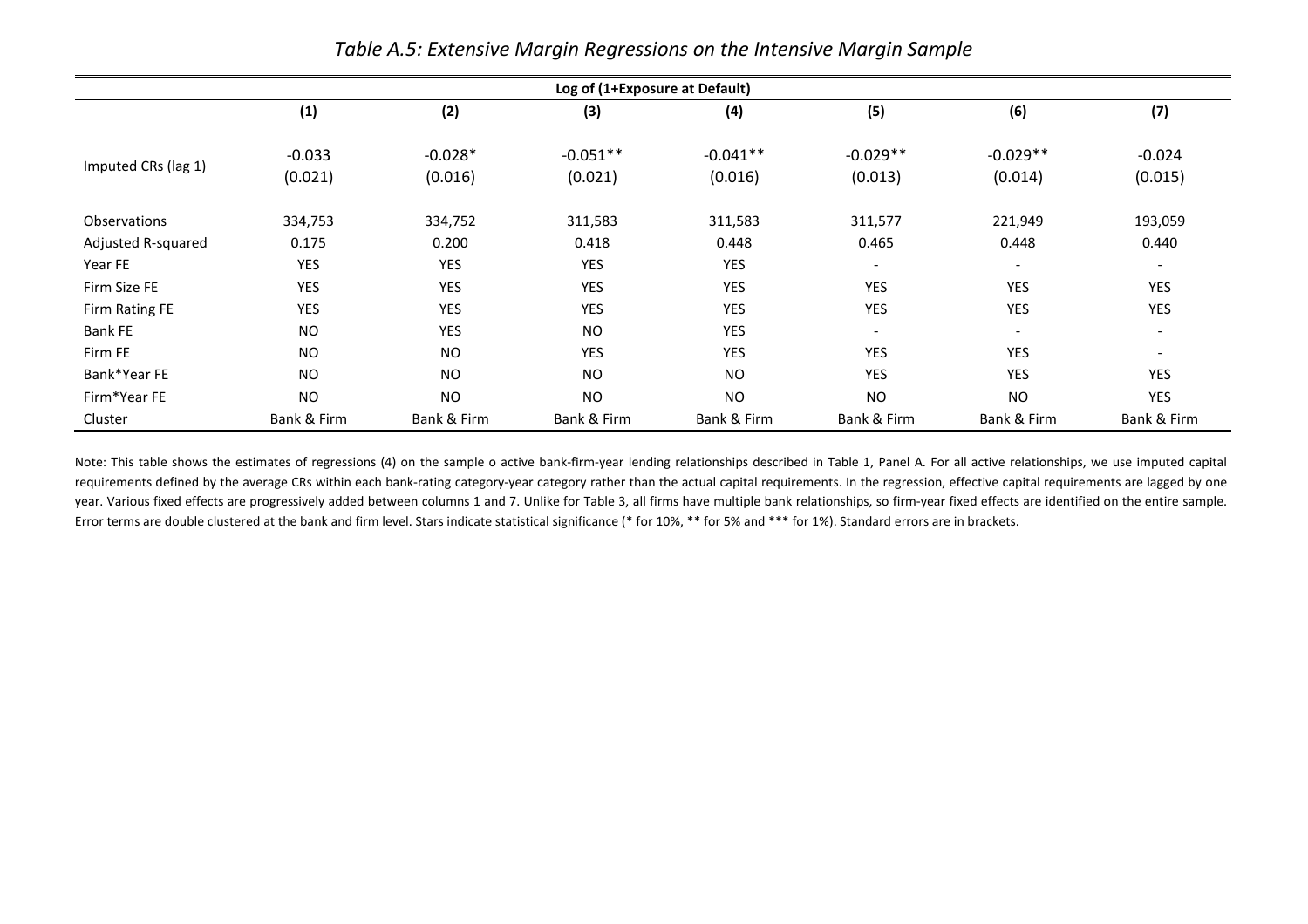|                       |            |            |            | Log of (1+Total EAD) |            |            |            |
|-----------------------|------------|------------|------------|----------------------|------------|------------|------------|
|                       | (1)        | (2)        | (3)        | (4)                  | (5)        | (6)        | (7)        |
|                       | $0.008***$ | $0.008***$ | $-0.004$   | $-0.004*$            | $-0.005**$ | $-0.005**$ | $-0.005**$ |
| Effective CRs (lag 1) | (0.003)    | (0.003)    | (0.003)    | (0.002)              | (0.002)    | (0.002)    | (0.002)    |
| <b>Observations</b>   | 144,562    | 144,562    | 125,454    | 125,460              | 125,460    | 125,454    | 125,454    |
| Adjusted R-squared    | 0.000      | 0.000      | 0.692      | 0.721                | 0.727      | 0.729      | 0.729      |
| Year FE               | NO.        | YES        | <b>YES</b> | YES                  | <b>YES</b> | YES        | YES        |
| Firm FE               | <b>NO</b>  | <b>NO</b>  | <b>YES</b> | <b>YES</b>           | <b>YES</b> | <b>YES</b> | <b>YES</b> |
| Firm Rating FE        | <b>NO</b>  | <b>NO</b>  | <b>NO</b>  | YES                  | YES        | <b>YES</b> | <b>YES</b> |
| <b>Bank FE</b>        | <b>NO</b>  | <b>NO</b>  | <b>NO</b>  | <b>NO</b>            | <b>YES</b> | <b>YES</b> | <b>YES</b> |
| Industry-year FE      | <b>NO</b>  | <b>NO</b>  | <b>NO</b>  | <b>NO</b>            | <b>NO</b>  | <b>YES</b> | <b>YES</b> |
| Country-year FE       | <b>NO</b>  | <b>NO</b>  | <b>NO</b>  | <b>NO</b>            | <b>NO</b>  | <b>NO</b>  | YES        |
| Cluster               | Firm       | Firm       | Firm       | Firm                 | Firm       | Firm       | Firm       |

*Table A.6: Firm Level Exposure at Default (Effective Capital Requirements)* 

Note: In this table, we show the regression results of equation (6) for the total EAD aggregated at the firm level. Bank fixed effects are dummy variables for each bank with which the firm has established a relationship. Our sample is made up of firm-year observations and is described in Table 1, Panel C. Firm level capital requirements are computed by averaging each effective capital requirements across all bank-firm relationships and by weighting each effective capital requirements with the bank-firm EAD. In the regression, effective capital requirements are lagged by one year. Total EAD is computed by summing EAD across all lenders for a given firm for a given year. Various fixed effects are progressively added between columns 1 and 7. County refers to the French département which are French local jurisdictions that are about the same size as Metropolitan Statistical Areas (MSAs) in the US. Error terms are clustered at the firm level. Stars indicate statistical significance (\* for 10%, \*\* for 5% and \*\*\* for 1%). Standard errors are in brackets.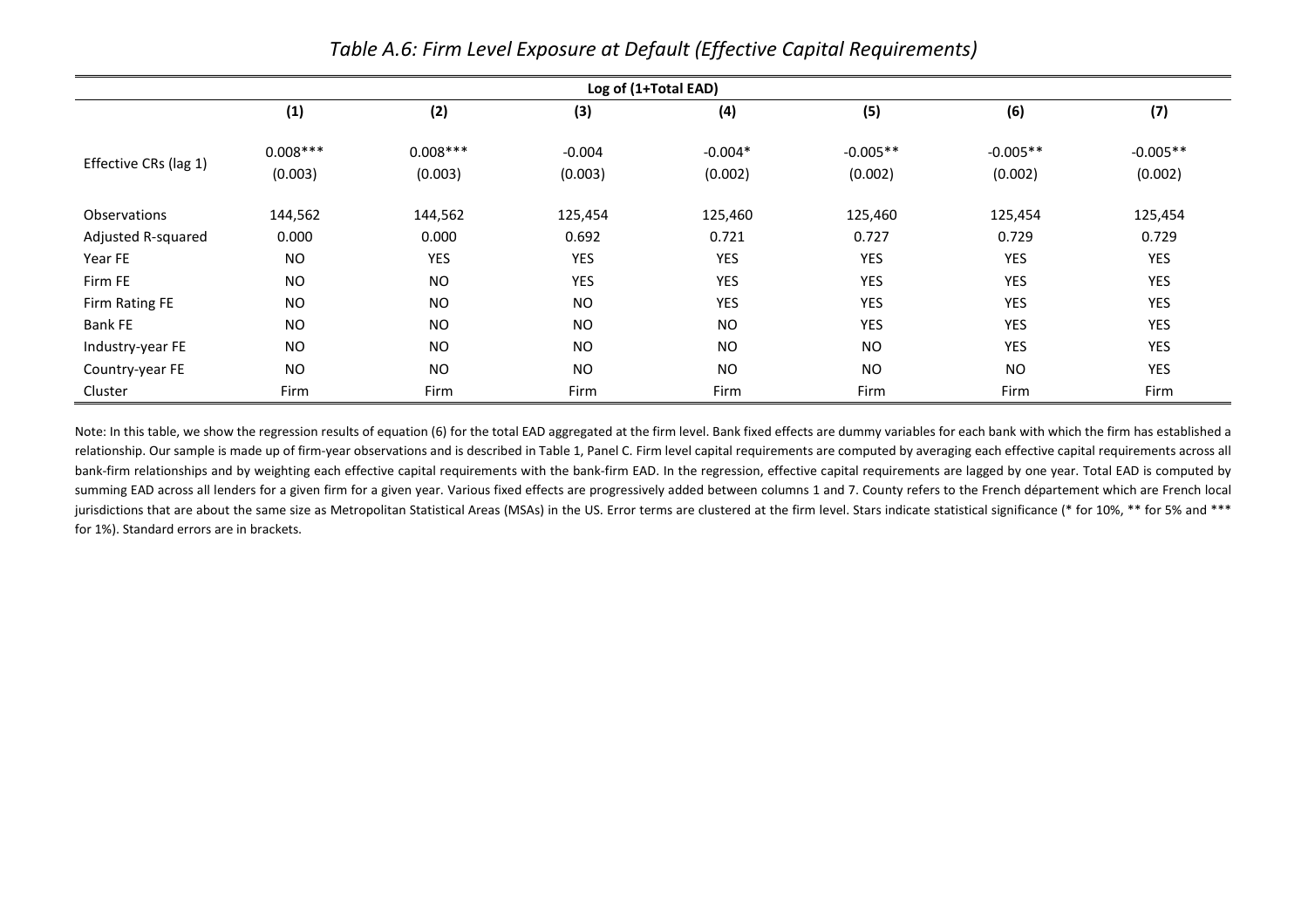|                                       | Log of (1+Firm Total<br><b>Exposure at default)</b> | Log of (1+Firm<br><b>Bank Credit)</b> | Log of (1+Firm<br><b>Other Liabilities</b> ) | Log of (1+Firm<br><b>Total Liabilities)</b> | Log of (1+Firm<br>Own Funds) | Log of (1+Firm<br><b>Total Assets)</b> |
|---------------------------------------|-----------------------------------------------------|---------------------------------------|----------------------------------------------|---------------------------------------------|------------------------------|----------------------------------------|
|                                       | (1)                                                 | (2)                                   | (3)                                          | (4)                                         | (5)                          | (6)                                    |
|                                       | $-0.005**$                                          | $-0.008***$                           | 0.000                                        | $-0.001*$                                   | $-0.001$                     | $-0.001***$                            |
| Imputed CRs (lag 1, avg EAD weighted) | (0.002)                                             | (0.002)                               | (0.001)                                      | (0.000)                                     | (0.001)                      | (0.000)                                |
| Observations                          | 125,454                                             | 125,454                               | 125,454                                      | 125,454                                     | 125,454                      | 125,454                                |
| Adjusted R-squared                    | 0.729                                               | 0.827                                 | 0.969                                        | 0.974                                       | 0.968                        | 0.988                                  |
| Year FE                               | $\overline{\phantom{a}}$                            | $\overline{\phantom{a}}$              | $\overline{\phantom{a}}$                     | $\sim$                                      | $\overline{\phantom{a}}$     | $\overline{\phantom{a}}$               |
| Firm FE                               | YES                                                 | YES                                   | YES                                          | <b>YES</b>                                  | <b>YES</b>                   | YES                                    |
| Firm Rating FE                        | YES                                                 | <b>YES</b>                            | <b>YES</b>                                   | YES                                         | YES                          | YES                                    |
| <b>Bank FE</b>                        | YES                                                 | YES                                   | YES                                          | <b>YES</b>                                  | <b>YES</b>                   | YES                                    |
| Industry-year FE                      | YES                                                 | YES                                   | YES                                          | <b>YES</b>                                  | <b>YES</b>                   | YES                                    |
| Country-year FE                       | YES                                                 | YES                                   | <b>YES</b>                                   | YES                                         | YES                          | YES                                    |
| Cluster                               | Firm                                                | Firm                                  | Firm                                         | Firm                                        | Firm                         | Firm                                   |

# *Table A.7: Firm Level Balance Sheet Analysis (Effective Capital Requirements)*

Note: In this table, we show the regression results of equation (6) for the total EAD aggregated at the firm level, the total bank credit, the other liabilities, the total liabilities, the own funds and the total assets as reported in the firms' balance sheet. Bank fixed effects are dummy variables for each bank with which the firm has established a relationship. Our sample is made up of firmyear observations and is described in Table 1, Panel C. Firm level capital requirements are computed by averaging each effective capital requirements across all bank-firm relationships and by weighting each capital requirements with the bank-firm EAD. In the regression, effective capital requirements are lagged by one year. Total EAD is computed by summing EAD across all lenders for a given firm for a given year. Various fixed effects are progressively added between columns 1 and 6. County refers to the French *département* which are French local jurisdictions that are about the same size as Metropolitan Statistical Areas (MSAs) in the US. Error terms are clustered at the firm level. Stars indicate statistical significance (\* for 10%, \*\* for 5% and \*\*\* for 1%). Standard errors are in brackets.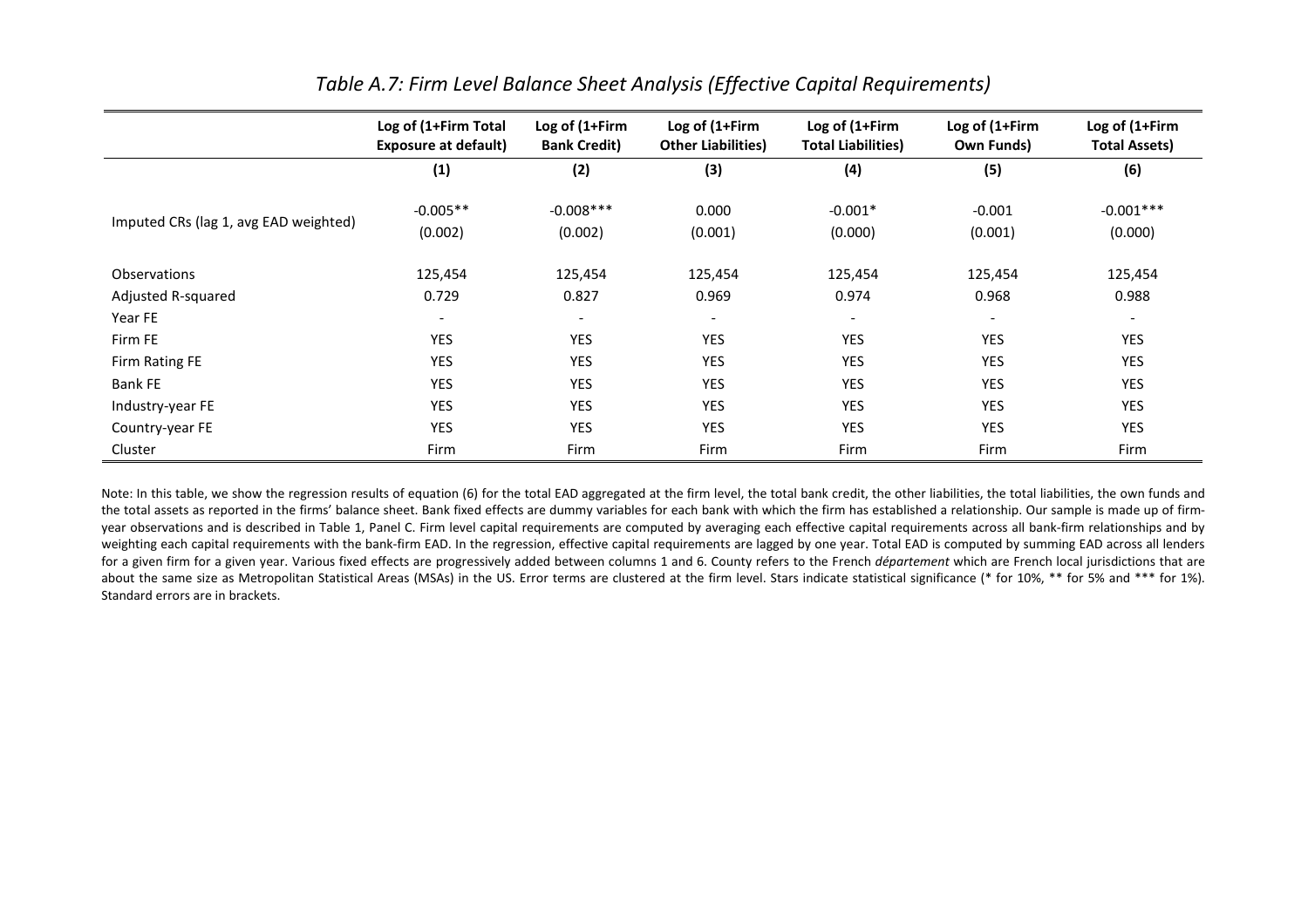|                       | Log of (1+Firm Total<br>Assets) | Log of $(1 + gross)$<br><b>Fixed Assets)</b> | Log of (1+net Fixed<br>Assets) | Log of (1+Tangible<br>Fixed assets) | Log of (1+Capital<br>Expenditures) | Log of<br>(1+Employment) |
|-----------------------|---------------------------------|----------------------------------------------|--------------------------------|-------------------------------------|------------------------------------|--------------------------|
|                       | (1)                             | (2)                                          | (3)                            | (4)                                 | (5)                                | (6)                      |
|                       | $-0.001***$                     | $-0.002***$                                  | $-0.003***$                    | $-0.003***$                         | $-0.005**$                         | $-0.001*$                |
| Effective CRs (lag 1) | (0.000)                         | (0.001)                                      | (0.001)                        | (0.001)                             | (0.003)                            | (0.000)                  |
| Observations          | 125,454                         | 125,454                                      | 113,416                        | 125,454                             | 125,454                            | 125,454                  |
| Adjusted R-squared    | 0.988                           | 0.985                                        | 0.976                          | 0.977                               | 0.722                              | 0.979                    |
| Year FE               | <b>YES</b>                      | <b>YES</b>                                   | <b>YES</b>                     | YES                                 | <b>YES</b>                         | <b>YES</b>               |
| Firm FE               | YES                             | <b>YES</b>                                   | YES                            | YES                                 | YES                                | YES                      |
| Firm Rating FE        | <b>YES</b>                      | <b>YES</b>                                   | <b>YES</b>                     | <b>YES</b>                          | <b>YES</b>                         | <b>YES</b>               |
| <b>Bank FE</b>        | <b>YES</b>                      | <b>YES</b>                                   | <b>YES</b>                     | <b>YES</b>                          | <b>YES</b>                         | <b>YES</b>               |
| Cluster               | Firm                            | Firm                                         | Firm                           | Firm                                | Firm                               | Firm                     |

# *Table A.8: Firm Level Outcomes (Effective Capital Requirements)*

Note: In this table, we show the regression results of equation (6) for various firm level outcomes. Bank fixed effects are dummy variables for each bank with which the firm has established a relationship. Our sample is made up of firm-year observations and is described in Table 1, Panel C. Firm level capital requirements are computed by averaging each effective capital requirements across all bank-firm relationships and by weighting each effective capital requirements with the bank-firm EAD. In the regression, effective capital requirements are lagged by one year. All specifications include year, firm, firm rating, bank, industry-year and county-year fixed effects. Error terms are clustered at the firm level. Stars indicate statistical significance (\* for 10%, \*\* for 5% and \*\*\* for 1%). Standard errors are in brackets.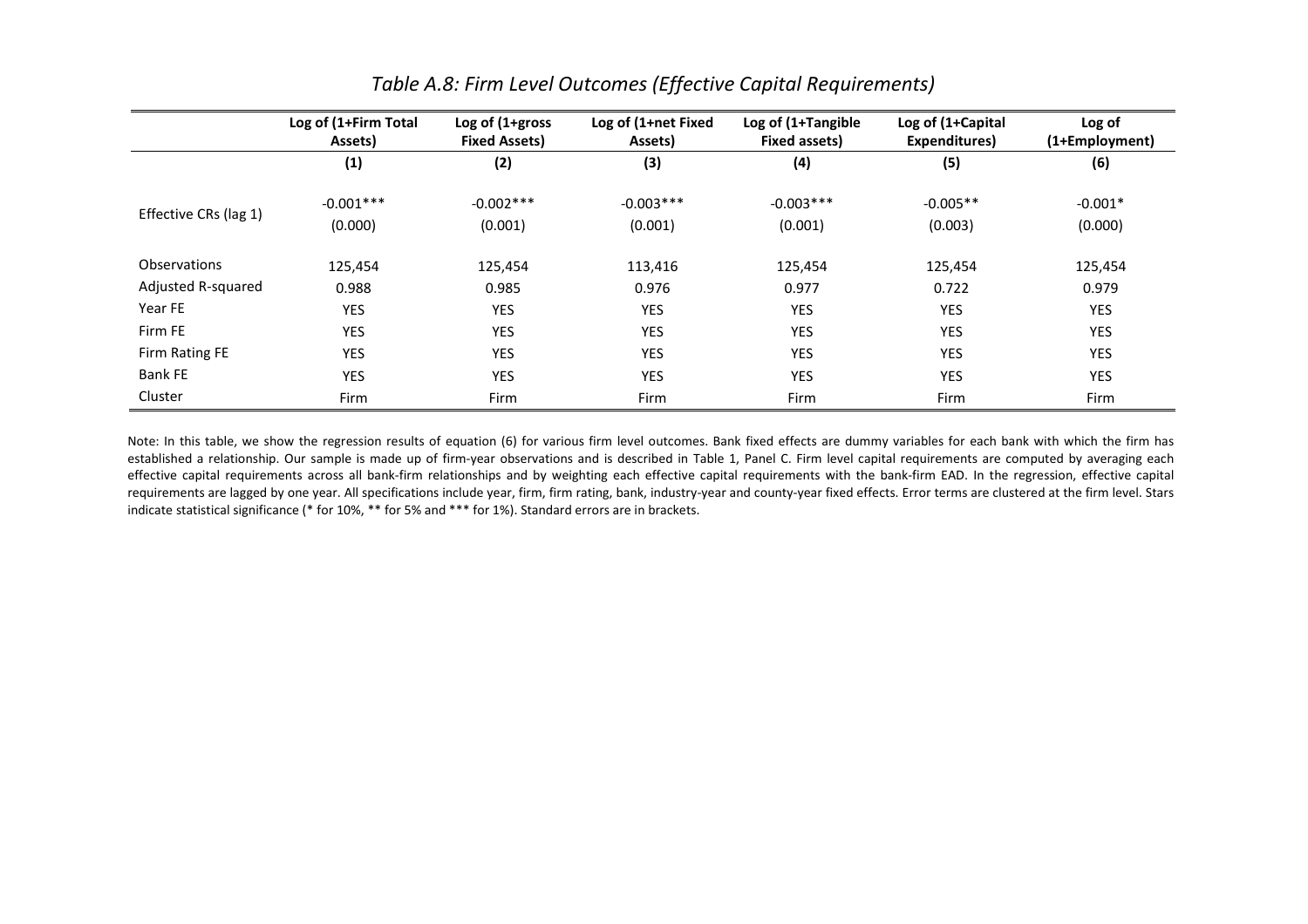|                       |                          |                          |                                   |                               | Log of gross Fixed Assets |                          |                          |                          |                                |                                |
|-----------------------|--------------------------|--------------------------|-----------------------------------|-------------------------------|---------------------------|--------------------------|--------------------------|--------------------------|--------------------------------|--------------------------------|
|                       | (1)                      | (2)                      | (3)                               | (4)                           | (5)                       | (6)                      | (7)                      | (8)                      | (9)                            | (10)                           |
| Effective CRs (lag 1) | $-0.001$<br>(0.001)      | $-0.003***$<br>(0.001)   | $-0.003**$<br>(0.001)             | $-0.001**$<br>(0.001)         | $-0.001$<br>(0.001)       | $-0.003***$<br>(0.001)   | $-0.001$<br>(0.001)      | $-0.002***$<br>(0.001)   | $-0.001$<br>(0.001)            | $-0.002***$<br>(0.001)         |
| Observations          | 72,206                   | 53,238                   | 51,984                            | 73,470                        | 64,079                    | 61,356                   | 66,036                   | 59,403                   | 63,923                         | 61,517                         |
| Adjusted R-squared    | 0.982                    | 0.963                    | 0.982                             | 0.986                         | 0.984                     | 0.972                    | 0.990                    | 0.978                    | 0.988                          | 0.981                          |
| Year FE               | $\overline{\phantom{a}}$ | $\overline{\phantom{a}}$ | $\overline{\phantom{a}}$          | $\overline{\phantom{a}}$      | $\overline{\phantom{a}}$  | $\overline{\phantom{a}}$ | $\overline{\phantom{a}}$ | $\overline{\phantom{a}}$ | $\overline{\phantom{a}}$       | $\overline{\phantom{a}}$       |
| Firm FE               | YES                      | <b>YES</b>               | YES                               | <b>YES</b>                    | YES                       | YES                      | YES                      | YES                      | YES                            | <b>YES</b>                     |
| Firm Rating FE        | YES                      | <b>YES</b>               | YES                               | <b>YES</b>                    | <b>YES</b>                | YES                      | <b>YES</b>               | <b>YES</b>               | YES                            | <b>YES</b>                     |
| <b>Bank FE</b>        | YES                      | <b>YES</b>               | YES                               | <b>YES</b>                    | YES                       | YES                      | YES                      | YES                      | YES                            | <b>YES</b>                     |
| Industry-year FE      | YES                      | <b>YES</b>               | YES                               | <b>YES</b>                    | YES                       | YES                      | <b>YES</b>               | YES                      | YES                            | <b>YES</b>                     |
| Country-year FE       | <b>YES</b>               | <b>YES</b>               | <b>YES</b>                        | <b>YES</b>                    | <b>YES</b>                | <b>YES</b>               | <b>YES</b>               | <b>YES</b>               | <b>YES</b>                     | <b>YES</b>                     |
| Cluster               | Firm                     | Firm                     | Firm                              | Firm                          | Firm                      | Firm                     | Firm                     | Firm                     | Firm                           | Firm                           |
| Sample                | Large firms              | Small firms              | High<br>tangibility<br>industries | Low tangibility<br>industries | Low MRPK<br>firms         | High MRPK<br>firms       | Old firms                | Young firms              | Highly<br>capitalized<br>firms | Poorly<br>capitalized<br>firms |

*Table A.9: Firm Level Outcomes; Subsamples analysis (Imputed Capital Requirements)* 

Note: In this table, we show the regression results of equation (6) for the gross fixed assets of firms on various subsamples. Bank fixed effects are dummy variables for each bank with which the firm has established a relationship. Our sample is made up of firm-year observations and is described in Table 1, Panel C. Firm level capital requirements are computed by averaging each effective capital requirements across all bank-firm relationships and by weighting each capital requirements with the bank-firm EAD. In the regression, effective capital requirements are lagged by one year. All specifications include year, firm, firm rating, bank, industryyear and county-year fixed effects. Error terms are clustered at the firm level. In columns (1) and (2), large and small firms (resp.) are defined as the firms with total assets at the beginning of the sample period above and below (resp.) the median total assets. In columns (3) and (4), high and low assets tangibility industries (resp.) are defined as industry (86 categories) with a median ratio of tangible fixed assets over the sum of fix assets and account receivable above and below (resp.) the median value of this median ratio. In columns (5) and (6), low and high marginal revenue product of capital (MRPK) firms are defined as firms with a ratio of value added over gross fixed assets at the beginning of the sample period below and above (resp.) the median MRPK. In columns (7) and (8), old and young firms (resp.) are defined as the firms with age at the beginning of the sample period above and below (resp.) the median age. In columns (9) and (10), highly and poorly capitalized firms (resp.) are defined as the firms with ratio of own funds over total assets at the beginning of the sample period above and below (resp.) the median ratio. For each pair of columns, the first one present the regression on the subsample where firms are expected to be less constrained and thus less affected by higher CRs. Stars indicate statistical significance (\* for 10%, \*\* for 5% and \*\*\* for 1%). Standard errors are in brackets.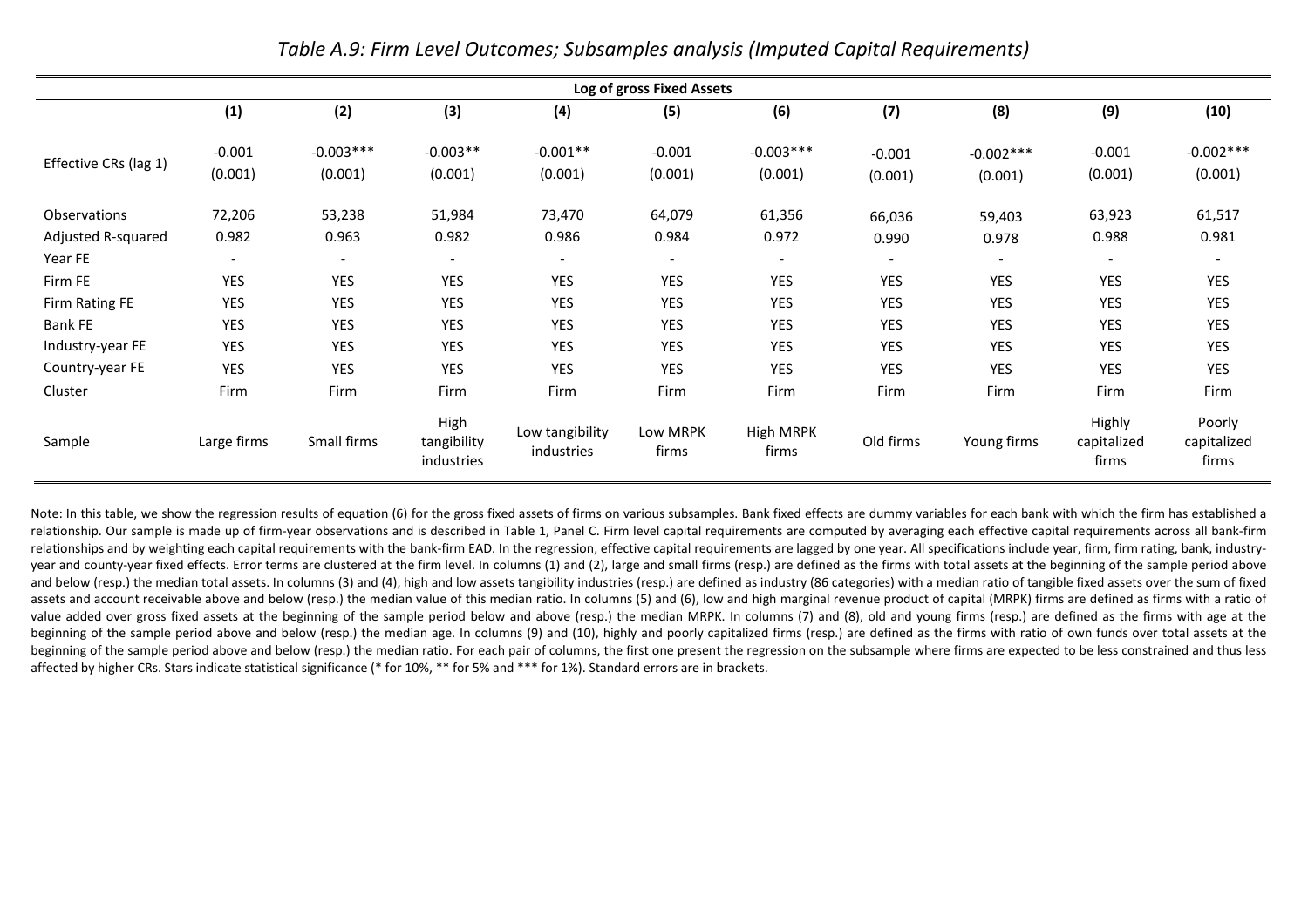|                       | Log of (1+On-balance Sheet Exposure at Default) |                     |                       |                       |                          |                          |                          |  |  |  |  |
|-----------------------|-------------------------------------------------|---------------------|-----------------------|-----------------------|--------------------------|--------------------------|--------------------------|--|--|--|--|
|                       | (1)                                             | (2)                 | (3)                   | (4)                   | (5)                      | (6)                      | (7)                      |  |  |  |  |
| Effective CRs (lag 1) | $-0.012$<br>(0.012)                             | $-0.015$<br>(0.012) | $-0.026**$<br>(0.011) | $-0.025**$<br>(0.010) | $-0.023**$<br>(0.009)    | $-0.030***$<br>(0.010)   | $-0.033***$<br>(0.009)   |  |  |  |  |
| <b>Observations</b>   | 334,929                                         | 334,928             | 311,809               | 311,809               | 311,803                  | 192,951                  | 192,943                  |  |  |  |  |
| Adjusted R-squared    | 0.100                                           | 0.128               | 0.462                 | 0.487                 | 0.500                    | 0.465                    | 0.446                    |  |  |  |  |
| Year FE               | YES                                             | YES                 | YES                   | <b>YES</b>            | $\overline{\phantom{a}}$ | $\overline{\phantom{a}}$ | $\overline{\phantom{a}}$ |  |  |  |  |
| Firm Size FE          | YES                                             | YES                 | YES                   | YES                   | YES                      | YES                      | <b>YES</b>               |  |  |  |  |
| Firm Rating FE        | YES                                             | YES                 | YES                   | <b>YES</b>            | YES                      | YES                      | <b>YES</b>               |  |  |  |  |
| <b>Bank FE</b>        | <b>NO</b>                                       | <b>YES</b>          | <b>NO</b>             | <b>YES</b>            | $\overline{\phantom{a}}$ | $\overline{\phantom{a}}$ | $\overline{\phantom{a}}$ |  |  |  |  |
| Firm FE               | <b>NO</b>                                       | <b>NO</b>           | YES                   | <b>YES</b>            | YES                      | YES                      | $\overline{\phantom{a}}$ |  |  |  |  |
| Bank*Year FE          | <b>NO</b>                                       | <b>NO</b>           | <b>NO</b>             | <b>NO</b>             | <b>YES</b>               | <b>YES</b>               | <b>YES</b>               |  |  |  |  |
| Firm*Year FE          | <b>NO</b>                                       | <b>NO</b>           | <b>NO</b>             | <b>NO</b>             | <b>NO</b>                | <b>NO</b>                | <b>YES</b>               |  |  |  |  |
| Cluster               | Bank & Firm                                     | Bank & Firm         | Bank & Firm           | Bank & Firm           | Bank & Firm              | Bank & Firm              | Bank & Firm              |  |  |  |  |
| Sample                | Full                                            | Full                | Full                  | Full                  | Full                     | Multi-Banks              | Multi-Banks              |  |  |  |  |

*Table A.10: Intensive Margin Regressions; on-balance sheet EAD only* 

Note: This table shows the results of regression (4) for the intensive margin of lending. The dependent variable is the log of the on-balance sheet EAD, *i.e.* it excludes the off-balance sheet component of the EAD. The sample is described in Table 1, Panel A. It is made up of firm-bank-year linkages. By construction, all firm-bank-year linkages in the data are such that the bank lends a strictly positive amount to the firm in the relevant year. The Capital requirements are directly observed in the data. In the regression, effective capital requirements are lagged by one year. Columns 1 to 5 progressively include a large array of fixed effects. Columns 6 and 7 focus on observations corresponding to firms borrowing from at least two different banks, *i.e.* observations for which the model with firm-year fixed effects is identified. Column 7 does include a firm-year fixed effect. Error terms are double clustered at the bank and firm level. Stars indicate statistical significance (\* for 10%, \*\* for 5% and \*\*\* for 1%). Standard errors are in brackets.